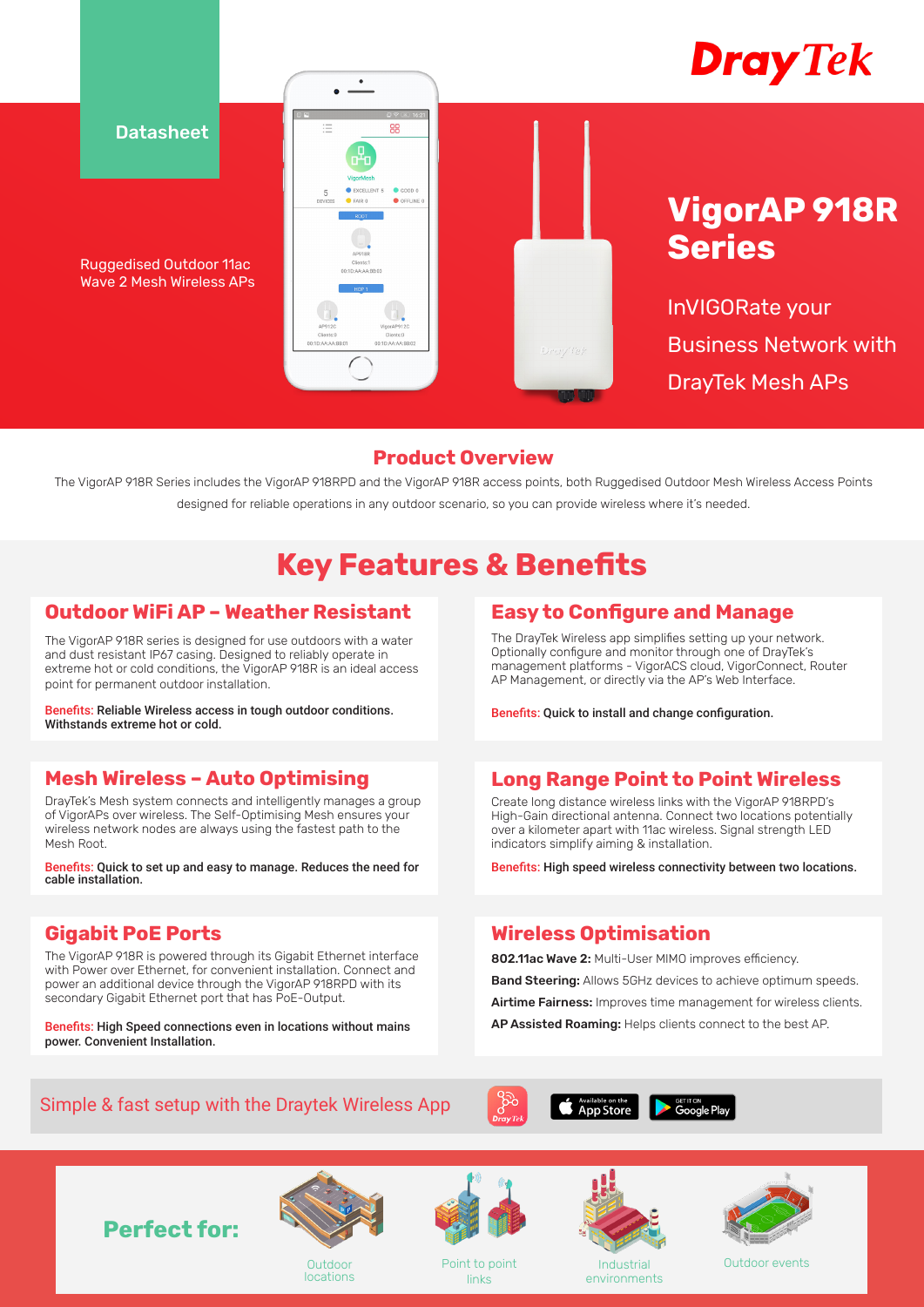# **Key Specification**

- Outdoor Mesh Wireless Access Point and Range Extender
- IP67 Designed to provide reliable wireless outdoors in all conditions
- AC1300 11ac 'Wave 2' Dual Band Wireless with Omni-Directional Antennas
- 5GHz High-Gain Directional Antenna, up to 866Mbps Point-to-Point link (RPD model)
- Gigabit Ethernet port with Power over Ethernet Input
- VigorAP 918RPD provides 2nd Gigabit Ethernet port with PoE Output
- Centrally Managed or Standalone operation

# **Technical Specification (UK Hardware Spec.)**

#### Operating Modes

- Access Point
- Range Extender • Mesh Root
- Mesh Node

### Physical Interfaces/Controls

- 1 x Gigabit Ethernet LAN Port, RJ-45 (PoE-PD input)
- 1 x Gigabit Ethernet LAN Port, RJ-45 (PoE-PSE output, RPD model)
- Factory Reset Button (covered)
- Antenna Connectors: 2x RP-SMA Type
- Built-In Temperature & Humidity Sensor

#### Wireless Performance

- AC1300 Class Wireless Access Point
- 5GHz: PHY Rate 866Mb/s
- 2.4GHz: PHY Rate 400Mb/s

#### Wireless LAN Compatibility

- IEEE 802.11ac (Wave 1 & 2)/a/b/g/ n
- Frequency Band 2.4 GHz & 5.8Ghz Simultaneous Operation
- Up to 128 clients per radio 256 total clients

#### 2.4GHz Wireless LAN Features • 802.11b, 802.11g, 802.11n

- 20 / 40 MHz
- Up to 300Mb/s total Wi-Fi throughput (PHY Rate):
	- 802.11b/g/n: 300Mb/s PHY rate (150Mb/s per Spatial Stream)
	- 256-QAM: 400Mb/s (200Mb/s per Spatial Stream)

- **5Ghz Wireless LAN Features**<br>• 802.11ac (Wave 1 & 2) / 802.11n / 802.11a
- 20 / 40 / 80 MHz
- Extended 5Ghz Band Channels 100-140 • DFS/TPC Support
- Multi-User MIMO
- Up to 866Mb/s total Wi-Fi throughput (PHY Rate):
	- 802.11a/n: 300Mb/s PHY rate (150Mb/s per Spatial Stream) - 802.11ac: 866Mb/s PHY rate (433Mb/s per Spatial Stream)

### Wireless Control Features

- Wireless Client Status List in WUI
- Client Limit per radio
- Client Limit per SSID New!
- Up to four distinct SSIDs (for VLANs) for each frequency band (2.4/5Ghz)
- MAC Cloning
- Built-in DHCP Server & DHCP Relay
- Trusted DHCP Server IP for WLAN New! Only specifed DHCP server IP can assign IP addresses to WLAN clients
- 802.1q VLAN
- Station Control Time limit wireless connectivity per Station (e.g. 1 hour) & set allowed Reconnection time (e.g. 1 day)
- Device Object/Group Control New! Schedule Internet access for individual devices or groups

#### Omni-Directional Wireless Antenna

- 2 x Antennae (supplied) 3.5 dBi Gain at 2.4GHz
- 5 dBi Gain at 5GHz

Email: **info@draytek.co.uk** Telephone: **+44 345 5570 007**

Full specifications are available at **https://www.draytek.co.uk**

- RP-SMA fitting
- Omni-directional
- Removable
- Weatherproof • TX/RX Dual-Band

### Directional High-Gain Wireless Antenna (RPD model)

- Internal (Weatherproof)
- 5GHz TX/RX
- 11 dBi Gain at 5GHz
- Uni-Directional
- MIMO (2x2) antenna design
- 30 ° Horizontal Beam width • 7.5 ° Vertical Beam width
- 

### Security Features

- Wireless Encryption: - WPA2-Personal (WPA2/PSK)
	- WPA2-802.1x
		- WPA3-Personal\*
	- WPA3-802.1x\*
- Mixed (WPA2+WPA3)/PSK\*
- MAC Address Filtering (ACL) Up to 256 entries
- Built in 802.1x server (PEAP / EAP-TLS) • 802.1x RADIUS Proxy (PEAP / EAP-TLS)
- PMK Caching & Pre-authentication
- Wireless Client Isolation
- Control Isolation of 2.4GHz and 5GHz bands
- Hidden SSIDs (Selectable)
- WPS WiFi Protected Setup
- Mobile Device Management • EAPOL Key Retry - Disable EAPOL Key Retry to protect unpatched WLAN clients from KRACK

### Wireless Management Features

- 802.1q VLAN • Up to four distinct SSIDs (for VLANs) for each frequency band
- (2.4/5Ghz)
- Multi-SSID over Mesh **New!** Separate internal and Guest<br>networks over Mesh\*
- Wireless Client Status List in WUI
- Client Limit per radio • Client Limit per SSID - New!
- MAC Cloning
- 
- Built-in DHCP Server & DHCP Relay • Trusted DHCP Server IP for WLAN - **New!** - Only specified DHCP<br>server IP can assign IP addresses to WLAN clients
- Station Control Time limit wireless connectivity per Station (e.g. 1 hour) & set allowed Reconnection time (e.g. 1 day)
- Device Object/Group Control **New!** Schedule Internet access for individual devices or groups
- Wireless Auto On/Off **New!** Disable Wireless if VigorAP is unable to ping specified host

#### Wireless Performance Optimisation

- Airtime Fairness
- **Band Steering**
- Client Steering 802.11v\* • AP-Assisted Client Mobility
- Fast Roaming 802.11r\*

• Wireless LAN Statistics

- WMM (Wireless MultiMedia)
- Bandwidth Management (Per Station / Per SSID)

• Interference Monitor - Built-in Site Surveyor • Integrated Temperature & Humidity Sensor

### Diagnostic Features

System Log • Speed Test • Traffic Graph

Specifications, content and product availability are subject to change and may differ from country to country. Actual Performance may vary depending on applications, usage, environment and other factors